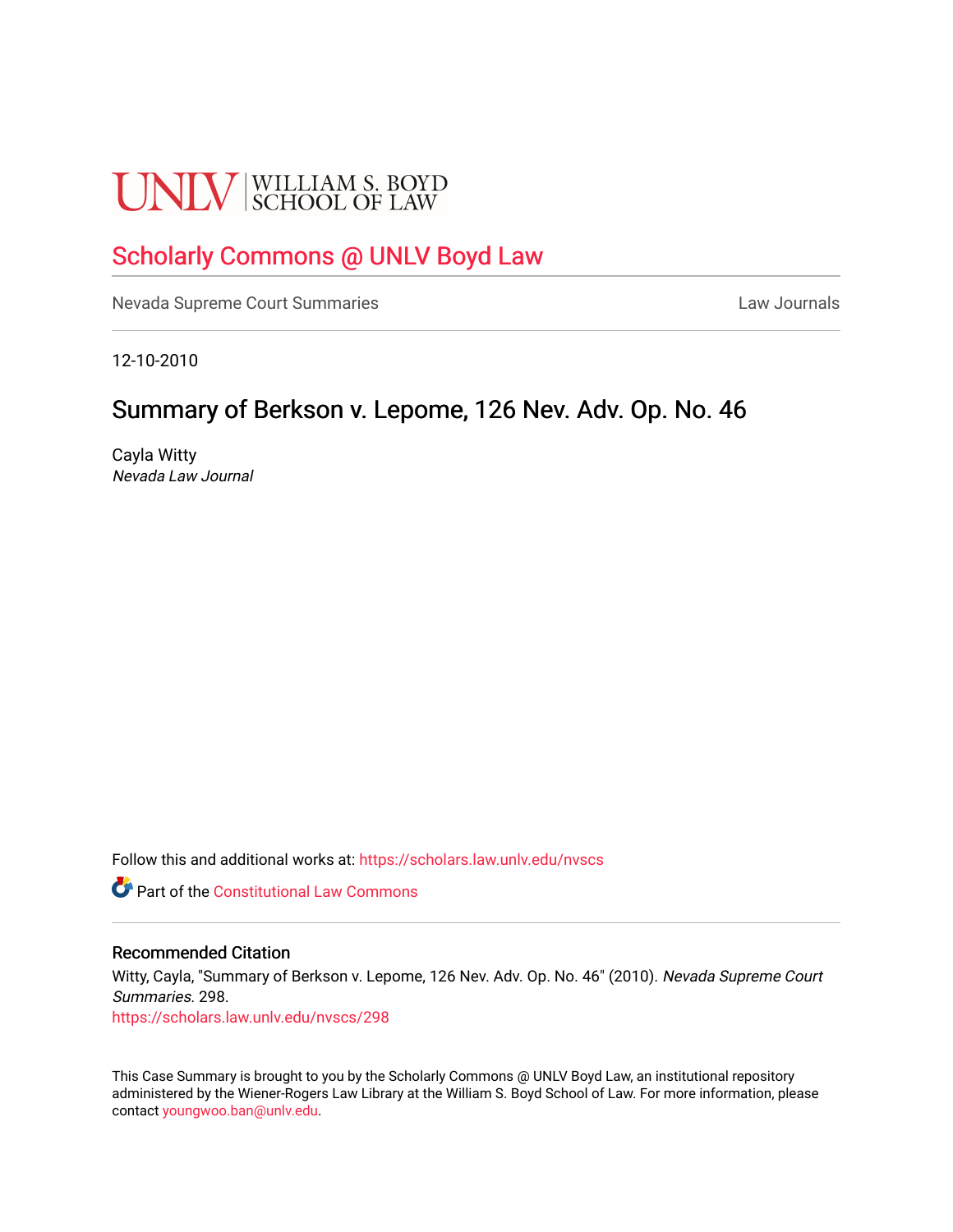*Berkson v. Lepome*, 126 Nev. Adv. Op. No. 46 (Dec. [1](#page-1-0)6, 2010)<sup>1</sup>

# CONSTITUTIONAL LAW: Separation of Powers

#### **Summary**

Marilyn Berkson and Gertrude Malacky ("Appellants") appealed a district court order dismissing their claims of undue influence, breach of contract, fraud, elder abuse and neglect, intentional misstatement of facts, negligence, conspiracy and per se violation of Nevada law and misconduct against Robert LePome, Barbara LePome, John Gorman, Howard Bloom, and Richard Donaldson ("Respondents") on issue and claim preclusion grounds stemming from a 2004 probate and trust action between Appellants and Barbara LePome including undue influence charges that were overturned on appeal due to a lack of substantial evidence. At issue was whether NRS § 11.340 is an unconstitutional violation of separation of powers under Article 3, Section 1(1) of the Nevada Constitution and whether NRS § 11.340 prevented the doctrines of issue and claim preclusion from barring the Appellants' claims. Appellants also appealed from a post-judgment order awarding attorney fees and costs for filing a frivolous claim.

#### **Disposition / Outcome**

As NRS § 11.340, which allowed a plaintiff to file a new action within one year after the reversal of a judgment for the plaintiff on appeal, violates the separation of powers doctrine by interfering with the judiciary's authority to "hear and determine justiciable controversies"<sup>[2](#page-1-1)</sup> and contradicting the established principles of issue and claim preclusion, it is unconstitutional and the Appellants cannot rely on it to continue their action. The Supreme Court affirmed the District Court's dismissal of the action, but reversed the attorney fees and costs award. The Supreme Court felt that the award was an abuse of discretion for the district court to sanction the Appellants for filing a frivolous claim when Appellants relied on NRS § 11.340 which had never been reviewed and whose plain language clearly permitted them to re-file.

#### **Factual and Procedural History**

In 2001, respondent Howard Bloom petitioned for appointment of special administrators for the estate of Rose Miller, Appellants' aunt, and for appointment of a trustee regarding the living trust of Rose Miller. Appellants opposed the two petitions on the grounds of undue

<span id="page-1-1"></span><span id="page-1-0"></span><sup>&</sup>lt;sup>1</sup> By Cayla Witty<br><sup>2</sup> Halverson v. Hardcastle, 123 Nev. 245, 261, 163 P.3d 428, 439 (2007) (quoting Galloway v. Truesdell, 83 Nev. 13, 19, 422 P.2d 237, 242 (1967)).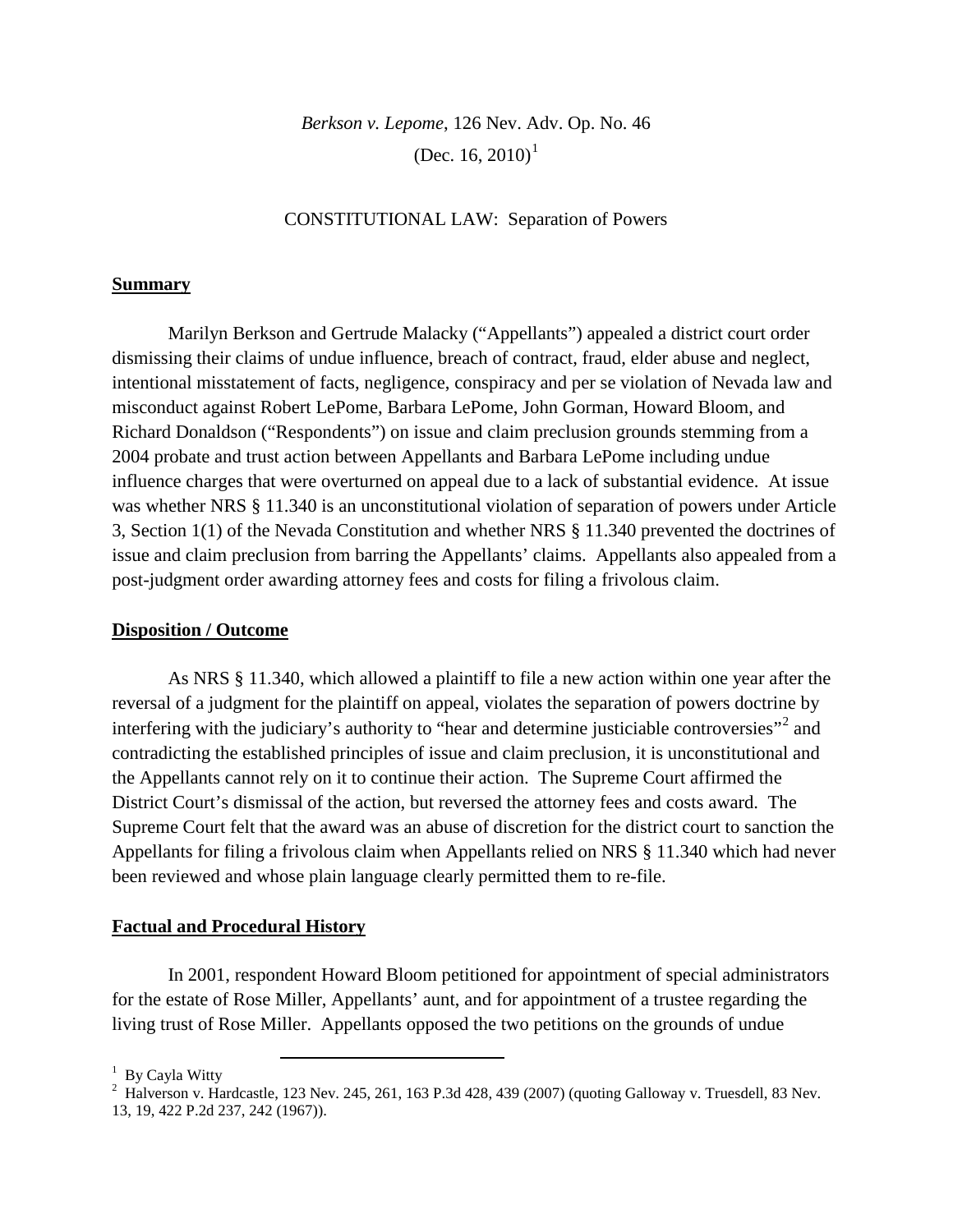influence and lack of testamentary capacity. The petitions and the civil complaint were condensed in district court. Eventually, only the undue influence issue remained, as the lack-oftestamentary-capacity claims were removed from the estate and trust actions and the civil complaint was dismissed as duplicative of the estate and trust actions or unrecognized under Nevada law.

After a jury found in favor of the Appellants on the undue influence issue, in 2006, the Supreme Court reversed that judgment, finding that the verdict was unsupported by substantial evidence. Following that reversal, Appellants filed a new complaint in district court with claims of undue influence, breach of contract, fraud, elder abuse and neglect, intentional misstatement of facts, negligence, conspiracy and per se violation of Nevada law and misconduct against all of the respondents. Respondents moved for dismissal based on claim and issue preclusion bars, amongst other things. The district court granted the dismissal of the complaint in its entirety. After Appellants filed this appeal, the district court awarded Respondents' attorneys fees and costs to sanction Appellants for filing a frivolous complaint. Appellants added this issue to their appeal.

# **Discussion**

Appellants claimed that NRS § 11.340 granted them the right to file a new complaint after their favorable jury verdict was reversed. They argued that this statute precluded the application of claim and issue preclusion to their claim, and therefore, the district court could not use those doctrines to dismiss their case. Looking at the statute's plain meaning with "each sentence, phrase, and word  $\dots$  meaningful within the context of the purpose of the legislation,"<sup>[3](#page-2-0)</sup> the Court recognized that if NRS § 11.340 were to have any real effect, it would necessitate that claim and issue preclusion could not be applied to bar a new action filed under that statute. The Court concluded that this authorized both a procedure under which a new suit could be filed after a suit reversal *and* a bar to claim or issue preclusion affecting the new file after an appeal reversal.

However, Respondents argued that NRS § 11.340 should be struck down as unconstitutional as it "hampers the judiciary's ability to manage litigation through the application of the doctrines of claim and issue preclusion, and as a result, runs afoul of separation of powers principles." [4](#page-2-1)

#### *Separation of Powers*

The Nevada Constitution's separation of powers provision in Article 3, Section 1(1) delineates the foundation for "preventing the accumulation of power in any one branch of

<span id="page-2-0"></span><sup>&</sup>lt;sup>3</sup> Harris Assocs. v. Clark County Sch. Dist., 119 Nev. 638, 642, 81 P.3d 532, 534 (2003) (quoting Coast Hotels v. State, Labor Comm'n, 117 Nev. 835, 841, 34 P.3d 546, 550 (2001)).<br><sup>4</sup> Berkson v. Lepome, 126 Nev. Adv. Op. No. 46 at 7 (2010).

<span id="page-2-1"></span>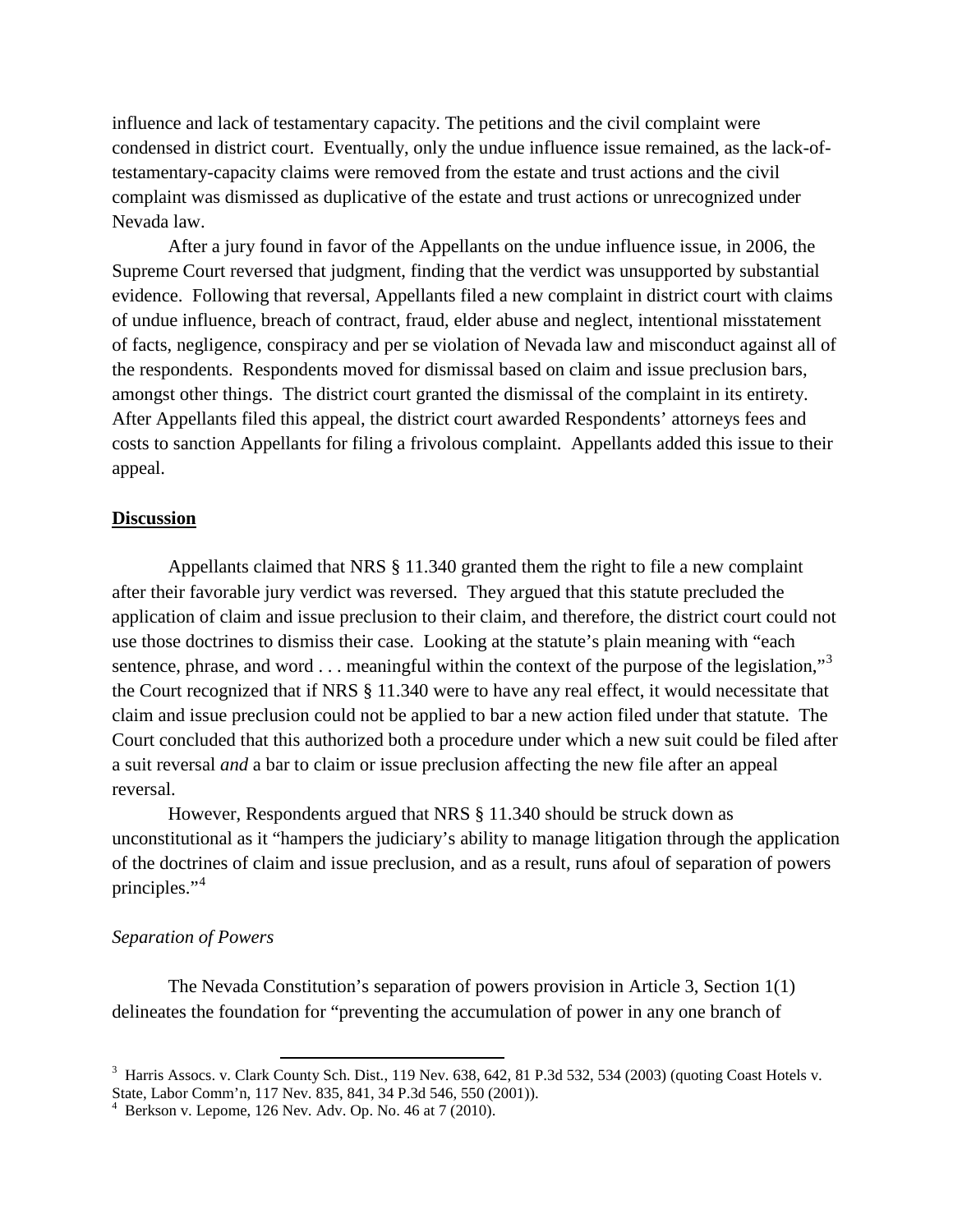government."<sup>[5](#page-3-0)</sup> This principle is further evidenced in the established coequal powers of the three branches (legislative, executive, and judicial). They each administer and perform in their own realms, "so as not to become a subordinate branch of government."<sup>[6](#page-3-1)</sup> Nevada Revised Statute § 11.340 is an act of the legislature that conflicts with the judiciary's inherent power to manage litigation and reach finality in suits.

As the judiciary is responsible for its own procedures and rule-making necessary to carry out the administration of justice, it was held in *State v. Dist. Ct. [Marshall]* that "the legislature may not enact a procedural statute that conflicts with a pre-existing procedural rule, without violating the doctrine of separation of powers."<sup>[7](#page-3-2)</sup> The Court held that as such the statute should be struck and the court should be left to its own controls. This not only keeps the balances of power in line with constitutional mandates but also allows for the court to administer justice effectively, as they are in the best position to determine what is most efficient and workable.

#### *Claim and Issue Preclusion*

The Court also held that while claim and issue preclusion are legal doctrines and not procedural rules, they were still subject to the same constitutional separation of powers analysis as procedural rules. The Court concluded that the public policy reasons behind the preclusion doctrines further supports the application of the same separation of powers analysis because both claim and issue preclusion are necessary for sound judicial administration and the preservation of fairness within the adversarial system. Because NRS § 11.340 expanded the time and resources needed to manage litigation for both the judiciary and the parties, the Court again held that the statute be struck on constitutional grounds for violating separation of powers principles.

### *Attorneys Fees and Costs Award*

As NRS § 11.340 had not been previously addressed and it clearly authorized the Appellants' instant suit, the Court held that the suit could not be considered frivolous. In reviewing the award of attorney fees and costs, the Court concluded that the district court abused its discretion, as the statute permitted the Appellants' repeat filing and the district court summarily awarded fees without citation to authority.

#### **Dissenting Opinion**

In concurring with the dismissal of the case, Justice Pickering agreed that Appellants were barred from bringing these claims because the case had been resolved in the previous appeal and that finality should not be overcome as there was no procedural defect in the previous

<span id="page-3-2"></span>

<span id="page-3-1"></span><span id="page-3-0"></span><sup>&</sup>lt;sup>5</sup> Sec'y of State v. Nev. State Legislature, 120 Nev. 456, 466, 93 P.3d 746, 753 (2004).<br>
<sup>6</sup> Halverson, 123 Nev. at 261, 163 P.3d at 439.<br>
<sup>7</sup> 116 Nev. 953, 959, 11 P.3d 1209, 1212 (2000) (quoting Whitlock v. Salmon, 10 (1988)).